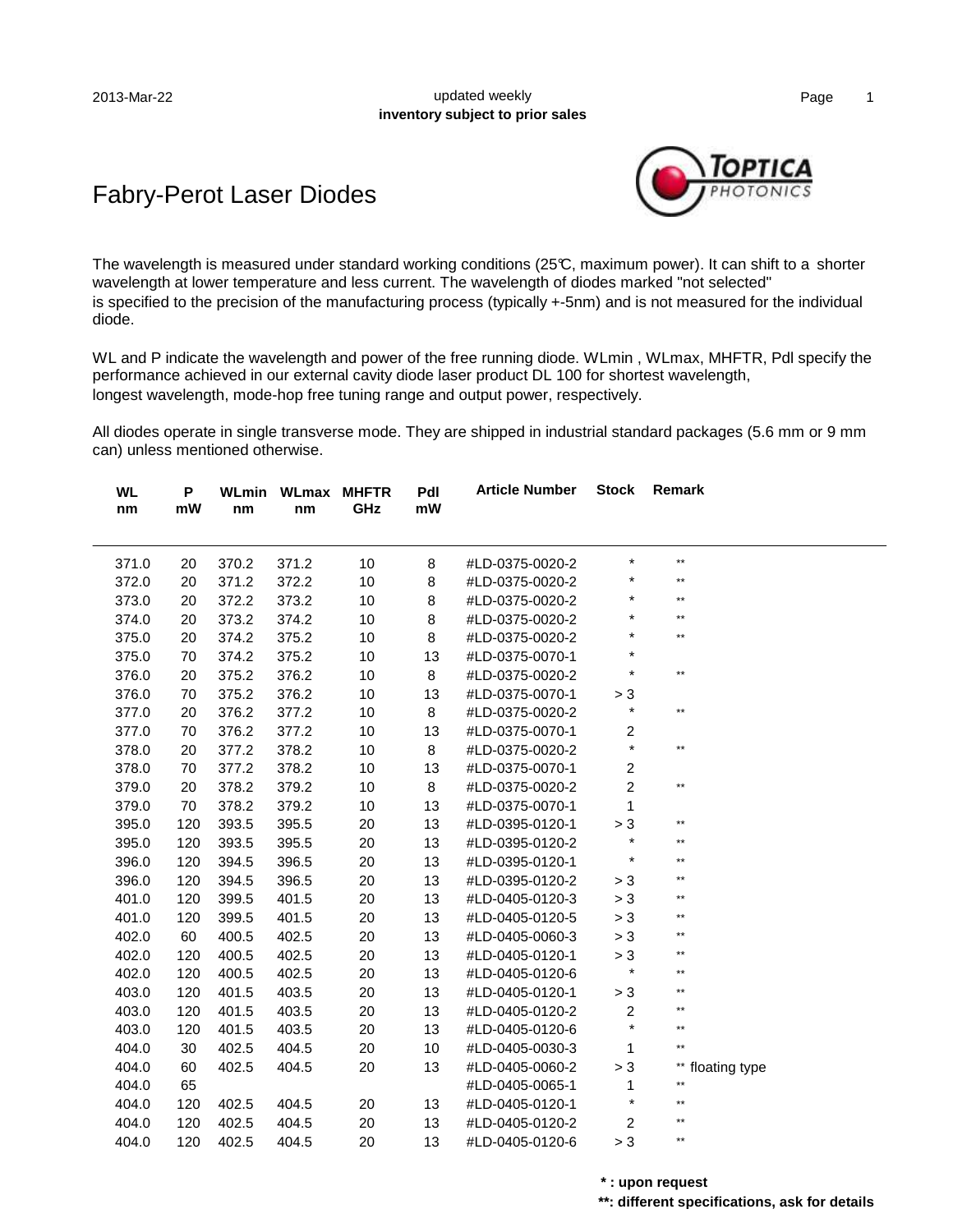### 2013-Mar-22 **Example 2** updated weekly **notice** and the Page 2 **inventory subject to prior sales**

| <b>WL</b><br>nm | P<br>mW | WLmin<br>nm | WLmax<br>nm | <b>MHFTR</b><br>GHz | Pdl<br>mW | <b>Article Number</b> | <b>Stock</b>   | Remark               |
|-----------------|---------|-------------|-------------|---------------------|-----------|-----------------------|----------------|----------------------|
| 404.0           | 300     | 403         | 404.5       | 20                  | 13        | #LD-0405-0250-1       | $\star$        | $\star\star$         |
| 405.0           | 60      | 403.5       | 405.5       | 20                  | 13        | #LD-0405-0060-2       | $> 3$          | ** floating type     |
| 405.0           | 120     | 403.5       | 405.5       | 20                  | 13        | #LD-0405-0120-1       | $> 3$          | **                   |
| 405.0           | 120     | 403.5       | 405.5       | 20                  | 13        | #LD-0405-0120-2       | $\mathbf{1}$   | $\star\star$         |
| 405.0           | 120     | 403.5       | 405.5       | 20                  | 13        | #LD-0405-0120-6       | $> 3$          | **                   |
| 406.0           | 60      | 404.5       | 406.5       | 20                  | 13        | #LD-0405-0060-2       | $\overline{c}$ | ** floating type     |
| 406.0           | 120     | 404.5       | 406.5       | 20                  | 13        | #LD-0405-0120-1       | $\star$        | $\star\star$         |
| 406.0           | 120     | 404.5       | 406.5       | 20                  | 13        | #LD-0405-0120-6       | 3              | $\star\star$         |
| 406.0           | 300     | 405         | 406.5       | 20                  | 13        | #LD-0405-0250-1       | 3              | **                   |
| 407.0           | 120     | 405.5       | 407.5       | 20                  | 13        | #LD-0405-0120-1       | $\star$        | $\star\star$         |
| 407.0           | 120     | 405.5       | 407.5       | 20                  | 13        | #LD-0405-0120-6       | $\star$        | **                   |
| 407.0           | 300     | 406         | 407.5       | 20                  | 13        | #LD-0405-0250-1       | $> 3$          | **                   |
| 408.0           | 60      | 406.5       | 408.5       | 20                  | 13        | #LD-0405-0060-3       | 1              | $\star\star$         |
| 408.0           | 120     | 406.5       | 408.5       | 20                  | 13        | #LD-0405-0120-1       | $\star$        | $\star\star$         |
| 408.0           | 120     | 406.5       | 408.5       | 20                  | 13        | #LD-0405-0120-3       | 2              | $**$                 |
| 408.0           | 120     | 406.5       | 408.5       | 20                  | 13        | #LD-0405-0120-6       | $\star$        | **                   |
| 409.0           | 60      | 407.5       | 409.5       | 20                  | 13        | #LD-0405-0060-3       | $> 3$          | **                   |
| 409.0           | 120     | 407.5       | 409.5       | 20                  | 13        | #LD-0405-0120-1       | $\star$        | $**$                 |
| 409.0           | 120     | 407.5       | 409.5       | 20                  | 13        | #LD-0405-0120-3       | 2              | **                   |
| 409.0           | 120     | 407.5       | 409.5       | 20                  | 13        | #LD-0405-0120-6       | $\star$        | **                   |
| 410.0           | 60      | 408.5       | 410.5       | 20                  | 13        | #LD-0405-0060-3       | $> 3$          | **                   |
| 412.0           | 5       | 411.5       | 412.5       | 20                  | 2.5       | #LD-0405-0005-2       | 1              | **                   |
| 415.0           | 120     | 413.5       | 416.5       | 20                  | 13        | #LD-0415-0120-1       | $\star$        | **                   |
| 415.0           | 120     | 413.5       | 416.5       | 20                  | 13        | #LD-0415-0120-2       | $^{\star}$     | **                   |
| 416.0           | 5       | 415.5       | 416.5       | 20                  | 2.5       | #LD-0405-0005-2       | 1              | **                   |
| 416.0           | 120     | 414.5       | 417.5       | 20                  | 13        | #LD-0415-0120-1       | $\star$        | **                   |
| 416.0           | 120     | 414.5       | 417.5       | 20                  | 13        | #LD-0415-0120-2       | $^\star$       | **                   |
| 417.0           | 120     | 415.5       | 418.5       | 20                  | 13        | #LD-0415-0120-1       | $\star$        | **                   |
| 417.0           | 120     | 415.5       | 418.5       | 20                  | 13        | #LD-0415-0120-2       | $\ast$         | **                   |
| 418.0           | 120     | 416.5       | 419.5       | 20                  | 13        | #LD-0415-0120-1       | 3              | **                   |
| 418.0           | 120     | 416.5       | 419.5       | 20                  | 13        | #LD-0415-0120-2       | $\star$        | **                   |
| 419.0           | 120     | 417.5       | 420.5       | 20                  | 13        | #LD-0415-0120-1       | $\star$        | **                   |
| 419.0           | 120     | 417.5       | 420.5       | 20                  | 13        | #LD-0415-0120-2       | > 3            | $**$                 |
| 420.0           | 10      | 419         | 421         | 10                  | 5         | #LD-0420-0020-1       | 2              | ** while stock lasts |
| 420.0           | 30      | 418.5       | 420.5       | 20                  | 10        | #LD-0405-0030-4       | 3              | $**$                 |
| 420.0           | 120     | 418.5       | 421.5       | 20                  | 13        | #LD-0415-0120-2       | $\star$        | $\star\star$         |
| 420.0           | 120     | 418.5       | 421.5       | 20                  | 13        | #LD-0425-0120-1       | *              | **                   |
| 420.0           | 120     | 418.5       | 421.5       | 20                  | 13        | #LD-0425-0120-2       | *              | $\star\star$         |
| 421.0           | 120     | 419.5       | 422.5       | 20                  | 13        | #LD-0425-0120-1       | 1              | **                   |
| 421.0           | 120     | 419.5       | 422.5       | 20                  | 13        | #LD-0425-0120-2       | $\star$        | $**$                 |
| 422.0           | 120     | 420.5       | 423.5       | 20                  | 13        | #LD-0425-0120-1       |                | $**$                 |
| 422.0           | 120     | 420.5       | 423.5       | 20                  | 13        | #LD-0425-0120-2       | $^\star$       | $**$                 |
| 423.0           | 120     | 421.5       | 424.5       | 20                  | 13        | #LD-0425-0120-1       | $\star$        | $**$                 |
| 423.0           | 120     | 421.5       | 424.5       | 20                  | 13        | #LD-0425-0120-2       | 2              | $**$                 |
| 424.0           | 120     | 422.5       | 425.5       | 20                  | 13        | #LD-0425-0120-1       | $\star$        | $\star\star$         |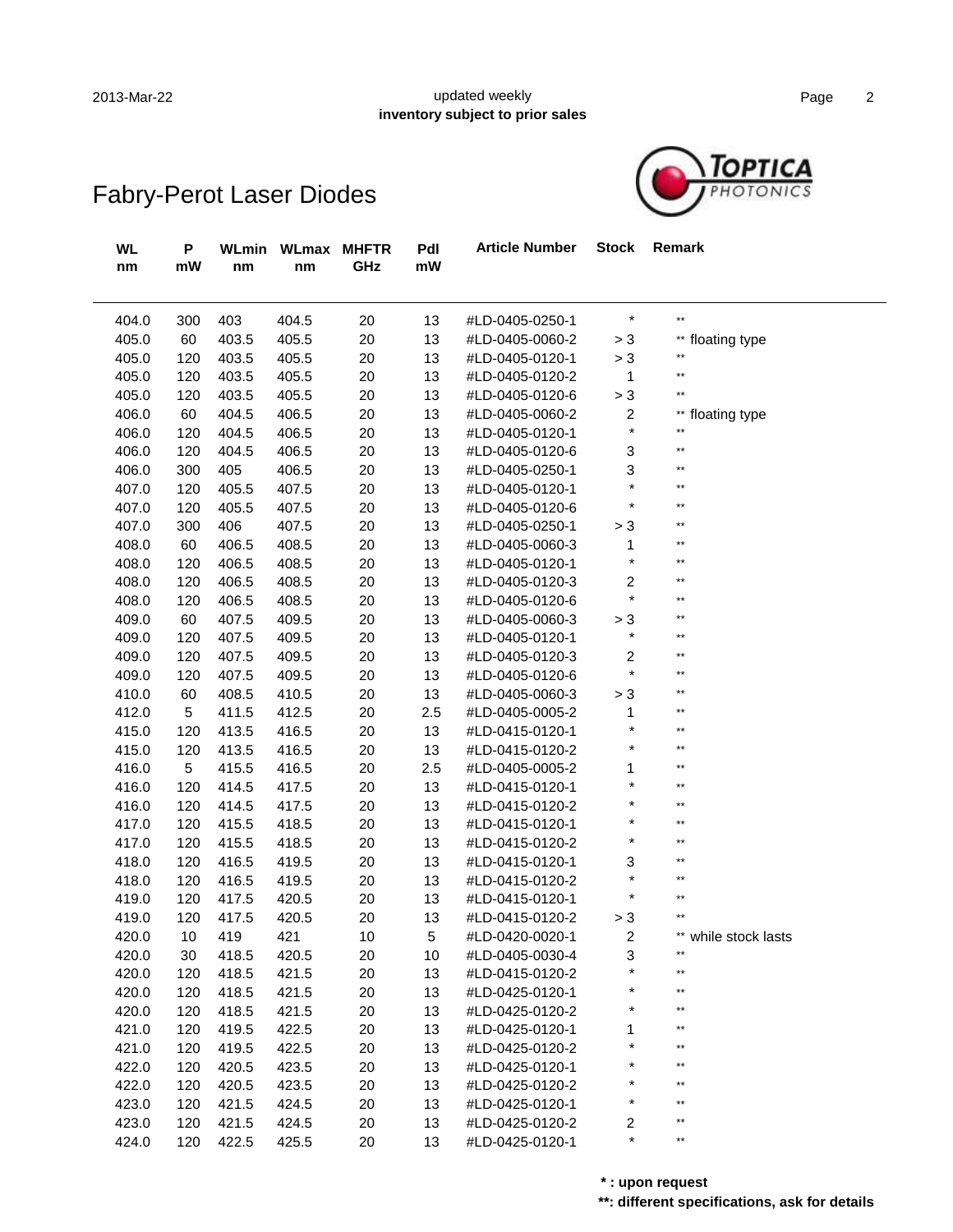ł,

#### 2013-Mar-22 **Example 2013** updated weekly **notice** and the Page 3 **inventory subject to prior sales**



| <b>WL</b><br>nm | P<br>mW | <b>WLmin</b><br>nm | <b>WLmax</b><br>nm | <b>MHFTR</b><br>GHz | Pdl<br>mW | <b>Article Number</b> | <b>Stock</b>              | Remark       |  |
|-----------------|---------|--------------------|--------------------|---------------------|-----------|-----------------------|---------------------------|--------------|--|
| 424.0           | 120     | 422.5              | 425.5              | 20                  | 13        | #LD-0425-0120-2       | $^{\displaystyle\star}$   | $\star\star$ |  |
| 437.0           | 5       | 436.5              | 437.5              | 20                  | 2.5       | #LD-0440-0005-1       | 1                         | $**$         |  |
| 438.0           | 60      | 437                | 439                | 8                   | 15        | #LD-0445-0080-1       | 1                         | $\star\star$ |  |
| 439.0           | 60      | 438                | 440                | 8                   | 15        | #LD-0445-0080-1       | $\overline{c}$            | $\star\star$ |  |
| 440.0           | 60      | 439                | 441                | 8                   | 15        | #LD-0445-0080-1       | $\overline{c}$            | $**$         |  |
| 440.0           | 100     | 438                | 440.5              | 15                  | 15        | #LD-0445-0100-2       | 1                         | $**$         |  |
| 441.0           | 60      | 440                | 442                | 8                   | 15        | #LD-0445-0080-1       | 3                         | $\star\star$ |  |
| 441.0           | 100     | 439                | 441.5              | 15                  | 15        | #LD-0445-0100-2       | $\star$                   | $**$         |  |
| 442.0           | 100     | 440                | 442.5              | 15                  | 15        | #LD-0445-0100-2       | $^{\displaystyle\star}$   | $\star\star$ |  |
| 443.0           | 100     | 441                | 443.5              | 15                  | 15        | #LD-0445-0100-2       | > 3                       | $**$         |  |
| 444.0           | 60      | 443                | 445                | 8                   | 15        | #LD-0445-0080-1       | $^{\displaystyle\star}$   | $**$         |  |
| 444.0           | 100     | 442                | 444.5              | 15                  | 15        | #LD-0445-0100-2       | $\ensuremath{\mathsf{3}}$ | $\star\star$ |  |
| 445.0           | 100     | 443                | 445.5              | 15                  | 15        | #LD-0445-0100-2       | $> 3$                     | $\star\star$ |  |
| 446.0           | 50      | 444                | 446.5              | 15                  | 15        | #LD-0445-0050-1       | $\overline{c}$            | $**$         |  |
| 446.0           | 100     | 444                | 446.5              | 15                  | 15        | #LD-0445-0100-2       | 1                         | $\star\star$ |  |
| 447.0           | 50      | 445                | 447.5              | 15                  | 15        | #LD-0445-0050-1       | $\mathbf{1}$              | $\star\star$ |  |
| 447.0           | 100     | 445                | 447.5              | 15                  | 15        | #LD-0445-0100-2       | $> 3$                     | $**$         |  |
| 448.0           | 50      | 446                | 448.5              | 15                  | 15        | #LD-0445-0050-1       | $\overline{c}$            | $\star\star$ |  |
| 448.0           | 100     | 446                | 448.5              | 15                  | 15        | #LD-0445-0100-2       | $\mathbf{1}$              | $\star\star$ |  |
| 451.0           | 50      | 450                | 452                | 15                  | 15        | #LD-0450-0050-1       | $\overline{c}$            | $\star\star$ |  |
| 451.0           | 60      | 450                | 452                | 8                   | 15        | #LD-0445-0080-1       | $\star$                   | $\star\star$ |  |
| 453.0           | 50      | 452                | 454                | 15                  | 15        | #LD-0450-0050-1       | 1                         | $**$         |  |
| 454.0           | 50      | 453                | 455                | 15                  | 15        | #LD-0450-0050-1       | 1                         | $\star\star$ |  |
| 455.0           | 50      | 454                | 456                | 15                  | 15        | #LD-0450-0050-1       | > 3                       | $\star\star$ |  |
| 455.0           | 100     | 451                | 457                | 15                  | 15        | #LD-0460-0100-1       | $\star$                   | $**$         |  |
| 456.0           | 100     | 452                | 458                | 15                  | 15        | #LD-0460-0100-1       | $^\star$                  | $\star\star$ |  |
| 457.0           | 100     | 453                | 459                | 15                  | 15        | #LD-0460-0100-1       | $\overline{c}$            | $\star\star$ |  |
| 458.0           | 100     | 454                | 460                | 15                  | 15        | #LD-0460-0100-1       | $\star$                   | $\star\star$ |  |
| 459.0           | 50      | 458                | 460                | 8                   | 15        | #LD-0460-0050-1       | > 3                       | $**$         |  |
| 459.0           | 100     | 455                | 461                | 15                  | 15        | #LD-0460-0100-1       | $\boldsymbol{2}$          | $\star\star$ |  |
| 460.0           | 100     | 456                | 462                | 15                  | 15        | #LD-0460-0100-1       | 3                         | $\star\star$ |  |
| 469.0           | 80      | 466                | 470                | 15                  | 15        | #LD-0473-0080-2       | 1                         | $**$         |  |
| 471.0           | 80      | 468                | 472                | 15                  | 15        | #LD-0473-0080-2       | $\star$                   | $\star\star$ |  |
| 472.0           | 80      | 469                | 473                | 15                  | 15        | #LD-0473-0080-2       | > 3                       | $**$         |  |
| 473.0           | 80      | 470                | 474                | 15                  | 15        | #LD-0473-0080-2       | 3                         | $***$        |  |
| 474.0           | 80      | 471                | 475                | 15                  | 15        | #LD-0473-0080-2       |                           | $**$         |  |
| 475.0           | 80      | 472                | 476                | 15                  | 15        | #LD-0473-0080-2       |                           | **           |  |
| 476.0           | 80      | 473                | 477                | 15                  | 15        | #LD-0473-0080-2       |                           | **           |  |
| 485.0           | 60      | 480                | 488                | 20                  | 10        | #LD-0488-0060-1       | 2                         | **           |  |
| 485.0           | 60      | 480                | 488                | 20                  | 10        | #LD-0488-0060-2       |                           | **           |  |
| 485.0           | 200     | 480                | 488                | 20                  | 10        | #LD-0488-0150-1       |                           |              |  |
| 486.0           | 60      | 481                | 489                | 20                  | 10        | #LD-0488-0060-1       |                           |              |  |
| 486.0           | 200     | 481                | 489                | 20                  | 10        | #LD-0488-0150-1       |                           | **           |  |
| 487.0           | 60      | 482                | 490                | 20                  | 10        | #LD-0488-0060-1       | 1                         | **           |  |
| 487.0           | 60      | 482                | 490                | 20                  | 10        | #LD-0488-0060-2       | $> 3$                     | $***$        |  |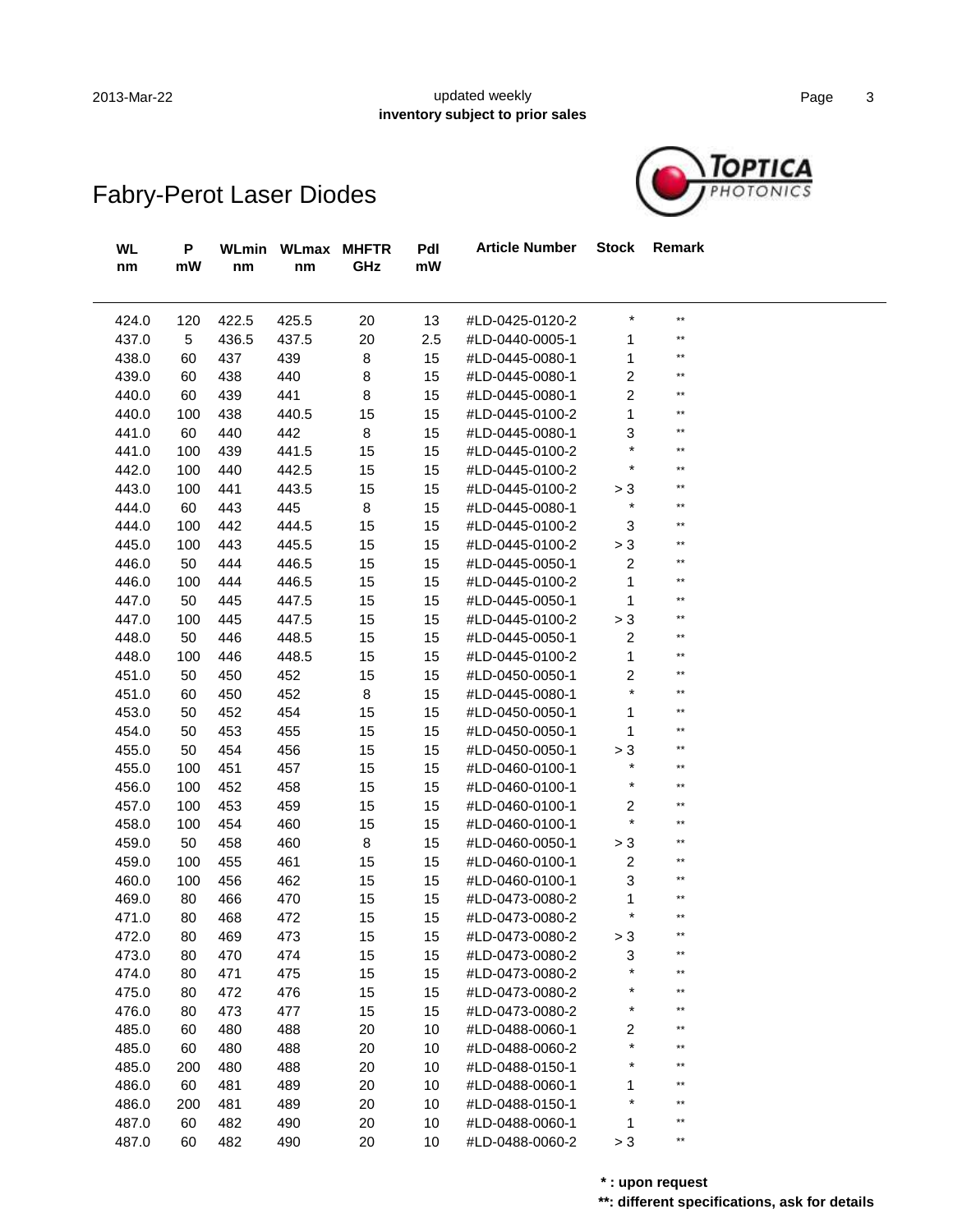### 2013-Mar-22 **Example 2013-Martial Contract Contract Contract Contract Contract Contract Contract Contract Contract Contract Contract Contract Contract Contract Contract Contract Contract Contract Contract Contract Contract inventory subject to prior sales**



| WL<br>nm | P<br>mW | nm  | WLmin WLmax MHFTR<br>nm | GHz | Pdl<br>mW      | <b>Article Number</b> | <b>Stock</b> | Remark       |  |
|----------|---------|-----|-------------------------|-----|----------------|-----------------------|--------------|--------------|--|
| 487.0    | 200     | 482 | 490                     | 20  | 10             | #LD-0488-0150-1       | > 3          | $**$         |  |
| 488.0    | 60      | 483 | 491                     | 20  | 10             | #LD-0488-0060-1       | 1            | $***$        |  |
| 488.0    | 60      | 483 | 491                     | 20  | 10             | #LD-0488-0060-2       | > 3          | $**$         |  |
| 488.0    | 200     | 483 | 491                     | 20  | 10             | #LD-0488-0150-1       | > 3          | **           |  |
| 489.0    | 60      | 484 | 492                     | 20  | 10             | #LD-0488-0060-1       | 1            | $***$        |  |
| 489.0    | 60      | 484 | 492                     | 20  | 10             | #LD-0488-0060-2       | $\ast$       | $\star\star$ |  |
| 489.0    | 200     | 484 | 492                     | 20  | 10             | #LD-0488-0150-1       | > 3          | $***$        |  |
| 490.0    | 60      | 485 | 493                     | 20  | 10             | #LD-0488-0060-1       | $^\star$     | $\star\star$ |  |
| 490.0    | 60      | 485 | 493                     | 20  | 10             | #LD-0488-0060-2       |              | $\star\star$ |  |
| 490.0    | 200     | 485 | 493                     | 20  | 10             | #LD-0488-0150-1       | 1            | $\star\star$ |  |
| 512.0    | 30      | 508 | 513                     | 15  | 10             | #LD-0515-0080-1       | $\ast$       | $\star\star$ |  |
| 512.0    | 30      | 508 | 513                     | 15  | 10             | #LD-0515-0080-2       |              | $\star\star$ |  |
| 513.0    | 30      | 509 | 514                     | 15  | 10             | #LD-0515-0080-1       |              | $\star\star$ |  |
| 513.0    | 30      | 509 | 514                     | 15  | 10             | #LD-0515-0080-2       |              | $\star\star$ |  |
| 514.0    | 30      | 510 | 515                     | 15  | 10             | #LD-0515-0080-1       |              | $\star\star$ |  |
| 514.0    | 30      | 510 | 515                     | 15  | 10             | #LD-0515-0080-2       | $\ast$       | $\star\star$ |  |
| 515.0    | 30      | 511 | 516                     | 15  | 10             | #LD-0515-0080-1       | $\ast$       | $**$         |  |
| 515.0    | 30      | 511 | 516                     | 15  | 10             | #LD-0515-0080-2       | > 3          | **           |  |
| 636.0    | 15      | 634 | 638                     | 8   | $\overline{7}$ | #LD-0635-0015-2       | > 3          |              |  |
| 637.0    | 15      | 635 | 639                     | 8   | $\overline{7}$ | #LD-0635-0015-2       | > 3          |              |  |
| 638.0    | 15      | 636 | 640                     | 8   | $\overline{7}$ | #LD-0635-0015-2       | 1            |              |  |
| 638.0    | 150     | 633 | 639                     | 20  | 25             | #LD-0640-0170-1       | > 3          |              |  |
| 639.0    | 150     | 634 | 640                     | 20  | 25             | #LD-0640-0170-1       | $\star$      |              |  |
| 640.0    | 150     | 635 | 641                     | 20  | 25             | #LD-0640-0170-1       |              |              |  |
| 641.0    | 80      | 638 | 643                     | 12  | 45             | #LD-0640-0080-1       |              |              |  |
| 641.0    | 80      | 638 | 642                     | 12  | 45             | #LD-0640-0080-2       |              |              |  |
| 641.0    | 150     | 636 | 642                     | 20  | 25             | #LD-0640-0170-1       |              |              |  |
| 642.0    | 80      | 639 | 643                     | 12  | 45             | #LD-0640-0080-2       | $\ast$       |              |  |
| 643.0    | 80      | 640 | 644                     | 12  | 45             | #LD-0640-0080-2       | > 3          |              |  |
| 644.0    | 80      | 641 | 645                     | 12  | 45             | #LD-0640-0080-2       | 3            |              |  |
| 644.0    | 80      | 641 | 646                     | 12  | 45             | #LD-0645-0080-1       | > 3          |              |  |
| 657.0    | 50      | 653 | 659                     | 20  | 20             | #LD-0655-0050-1       | > 3          |              |  |
| 658.0    | 50      | 654 | 660                     | 20  | 20             | #LD-0655-0050-1       | 1            |              |  |
| 659.0    | 50      | 655 | 661                     | 20  | 20             | #LD-0655-0050-1       | > 3          |              |  |
| 661.0    | 50      | 657 | 663                     | 20  | 20             | #LD-0655-0050-2       | > 3          |              |  |
| 662.0    | 50      | 658 | 664                     | 20  | 20             | #LD-0655-0050-2       | > 3          |              |  |
| 663.0    | 50      | 659 | 665                     | 20  | 20             | #LD-0655-0050-2       | 1            |              |  |
| 665.0    | 60      | 663 | 666                     | 8   | 25             | #LD-0665-0060-1       | 1            |              |  |
| 693.0    | 50      | 690 | 696                     | 15  | 30             | #LD-0685-0050-5       | 1            |              |  |
| 699.0    | 50      | 694 | 702                     | 18  | 30             | #LD-0705-0040-1       | > 3          |              |  |
| 700.0    | 50      | 695 | 703                     | 18  | 30             | #LD-0705-0040-1       | 3            |              |  |
| 701.0    | 50      | 696 | 704                     | 18  | 30             | #LD-0705-0040-1       |              |              |  |
| 702.0    | 50      | 697 | 705                     | 18  | 30             | #LD-0705-0040-1       |              |              |  |
| 703.0    | 50      | 698 | 706                     | 18  | 30             | #LD-0705-0040-1       |              |              |  |
| 704.0    | 50      | 699 | 707                     | 18  | 30             | #LD-0705-0040-1       | $\ast$       |              |  |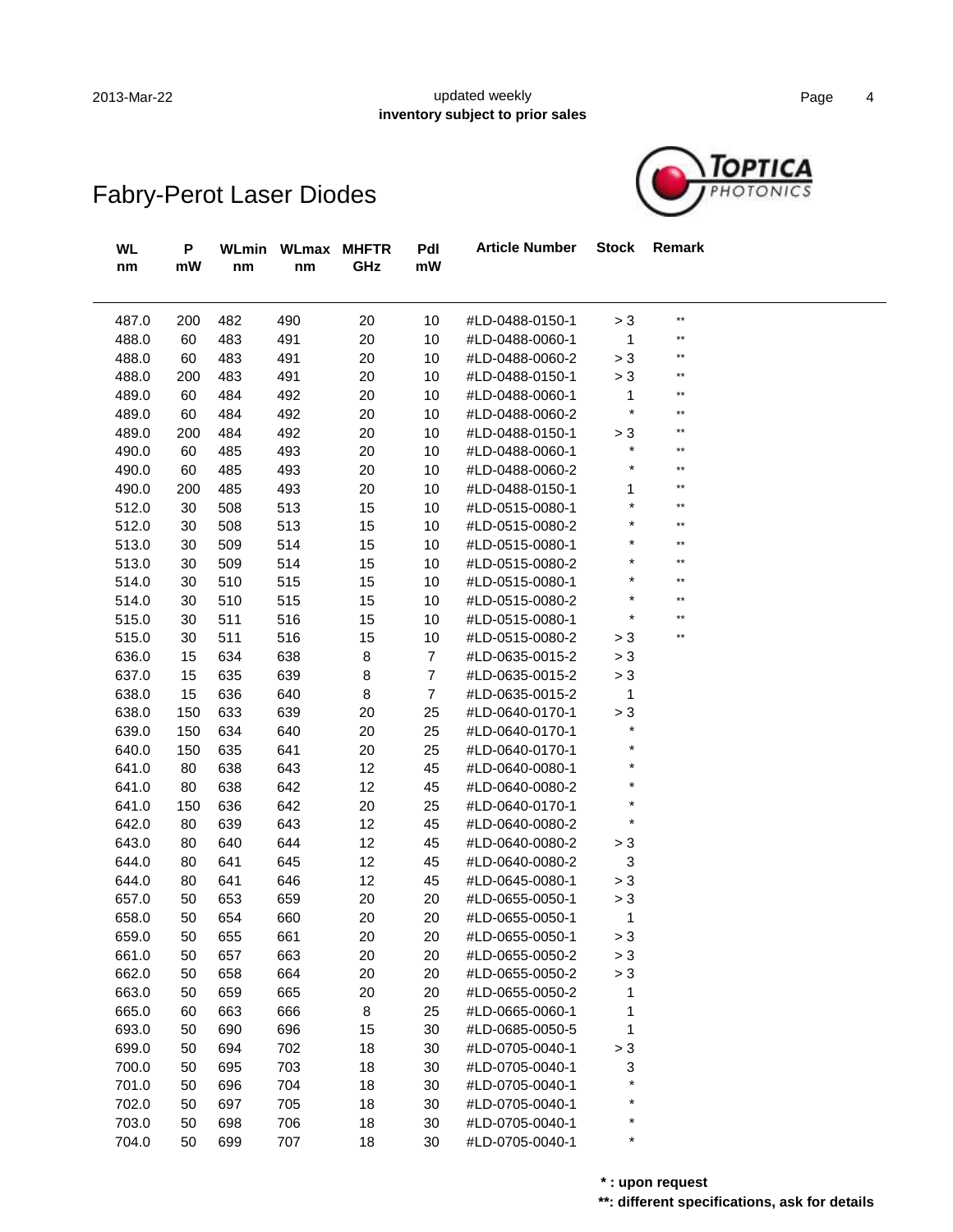#### 2013-Mar-22 **Example 2013-Martial Contract Contract Contract Contract Contract Contract Contract Contract Contract Contract Contract Contract Contract Contract Contract Contract Contract Contract Contract Contract Contract inventory subject to prior sales**



# Fabry-Perot Laser Diodes

| <b>WL</b><br>nm | P<br>mW | <b>WLmin</b><br>nm | <b>WLmax</b><br>nm | <b>MHFTR</b><br>GHz | Pdl<br>$\mathsf{m}\mathsf{W}$ | <b>Article Number</b> | <b>Stock</b>            | Remark                        |
|-----------------|---------|--------------------|--------------------|---------------------|-------------------------------|-----------------------|-------------------------|-------------------------------|
| 705.0           | 50      | 700                | 708                | 18                  | 30                            | #LD-0705-0040-1       | $\star$                 |                               |
| 706.0           | 50      | 701                | 709                | 18                  | 30                            | #LD-0705-0040-1       | $\ast$                  |                               |
| 735.0           | 20      | 731                | 741                | 15                  | 15                            | #LD-0735-0020-1       | $\overline{\mathbf{c}}$ | $\star\star$                  |
| 736.0           | 20      | 732                | 742                | 15                  | 15                            | #LD-0735-0020-1       | 1                       | $\star\star$                  |
| 737.8           | 5       |                    |                    |                     |                               | #LD-0740-0005-1       | 1                       |                               |
| 783.0           | 120     | 779                | 787                | 18                  | 80                            | #LD-0780-P250-4       | 1                       |                               |
| 784.0           | 120     | 780                | 788                | 20                  | 120                           | #LD-0780-0200-1       | > 3                     |                               |
| 784.0           | 120     | 780                | 788                | 18                  | 80                            | #LD-0780-P250-4       | > 3                     |                               |
| 785.0           | 120     | 781                | 789                | $18$                | 80                            | #LD-0780-P250-3       | $> 3$                   | ** Selected for Raman         |
| 786.0           | 120     | 782                | 790                | $18$                | 80                            | #LD-0780-P250-3       | $> 3$                   | ** Selected for Raman         |
| 793.0           | 150     | 788                | 797                | 15                  | 120                           | #LD-0795-0150-2       | $> 3$                   |                               |
| 794.0           | 150     | 789                | 798                | 15                  | 120                           | #LD-0795-0150-2       | $> 3$                   |                               |
| 795.0           | 150     | 790                | 799                | 15                  | 120                           | #LD-0795-0150-2       | 3                       |                               |
| 796.0           | 150     | 791                | 800                | 15                  | 120                           | #LD-0795-0150-2       | $\star$                 |                               |
| 803.0           | 300     | 795                | 807                | 15                  | 160                           | #LD-0800-0300-2       | 3                       | ** TM polarized               |
| 804.0           | 200     | 796                | 810                | 25                  | 150                           | #LD-0810-0200-1       | $\mathbf{1}$            |                               |
| 804.0           | 300     | 796                | 808                | 15                  | 160                           | #LD-0800-0300-2       | $> 3$                   | ** TM polarized               |
| 805.0           | 200     | 797                | 811                | 25                  | 150                           | #LD-0810-0200-1       | $> 3$                   |                               |
| 806.0           | 200     | 798                | 812                | 25                  | 150                           | #LD-0810-0200-1       | $> 3$                   |                               |
| 807.0           | 200     | 799                | 813                | 25                  | 150                           | #LD-0810-0200-1       | $> 3$                   |                               |
| 808.0           | 200     | 800                | 814                | 25                  | 150                           | #LD-0810-0200-1       | $> 3$                   |                               |
| 825.0           | 150     | 815                | 832                | 25                  | 100                           | #LD-0830-0150-4       | $\overline{\mathbf{c}}$ |                               |
| 826.0           | 150     | 816                | 833                | 25                  | 100                           | #LD-0830-0150-4       | $\overline{c}$          |                               |
| 829.0           | 260     | 818                | 831                | 20                  | 100                           | #LD-0825-0250-1       | > 3                     |                               |
| 850.0           | 300     | 840                | 856                | 15                  | 170                           | #LD-0850-0300-4       | 3                       | **                            |
| 851.0           | 300     | 841                | 857                | 15                  | 170                           | #LD-0850-0300-4       | $\overline{\mathbf{c}}$ | **                            |
| 852.0           | 300     | 842                | 858                | 15                  | 170                           | #LD-0850-0300-4       | $\mathbf{1}$            | **                            |
| 853.0           | 300     | 843                | 859                | 15                  | 170                           | #LD-0850-0300-4       | $\overline{\mathbf{c}}$ | **                            |
| 854.0           | 300     | 844                | 860                | 15                  | 170                           | #LD-0850-0300-4       | 1                       | $\star\star$                  |
| 867.0           | 100     | 859                | 871                | 20                  | 50                            | #LD-0870-0100-2       | 1                       |                               |
| 868.0           | 100     | 860                | 872                | 20                  | 50                            | #LD-0870-0100-2       | $> 3$                   |                               |
| 869.0           | 100     | 861                | 873                | 20                  | 50                            | #LD-0870-0100-2       | > 3                     |                               |
| 907.0           | 200     | 897                | 914                | 12                  | 100                           | #LD-0915-0200-1       | > 3                     |                               |
| 908.0           | 200     | 898                | 915                | 12                  | 100                           | #LD-0915-0200-1       | 1                       |                               |
| 938.0           | 300     | 924                | 943                | 15                  | 140                           | #LD-0935-0300-2       | 2                       | 100mW for lambda>940 nm<br>** |
| 941.0           | 300     | 933                | 946                | 20                  | 150                           | #LD-0940-0300-1       | 3                       |                               |
| 942.0           | 300     | 934                | 947                | 20                  | 150                           | #LD-0940-0300-1       | > 3                     | **                            |
| 943.0           | 300     | 935                | 948                | 20                  | 150                           | #LD-0940-0300-1       | 3                       |                               |
| 963.0           | 400     | 956                | 971                | 20                  | 300                           | #LD-0975-0400-1       | 2                       |                               |
| 964.0           | 400     | 957                | 972                | 20                  | 300                           | #LD-0975-0400-1       | 1                       |                               |
| 971.0           | 300     | 961                | 979                | 15                  | 120                           | #LD-0980-0300-1       | 1                       |                               |
| 975.0           | 400     | 968                | 983                | 20                  | 300                           | #LD-0975-0400-1       | 1                       |                               |
| 976.0           | 400     | 969                | 984                | 20                  | 300                           | #LD-0975-0400-1       | 1                       |                               |
| 977.0           | 400     | 970                | 985                | 20                  | 300                           | #LD-0975-0400-1       | > 3                     |                               |
| 986.0           | 400     | 976                | 992                | 15                  | 200                           | #LD-0990-0400-2       | $\overline{\mathbf{c}}$ |                               |

**\*\*: different specifications, ask for details \* : upon request**